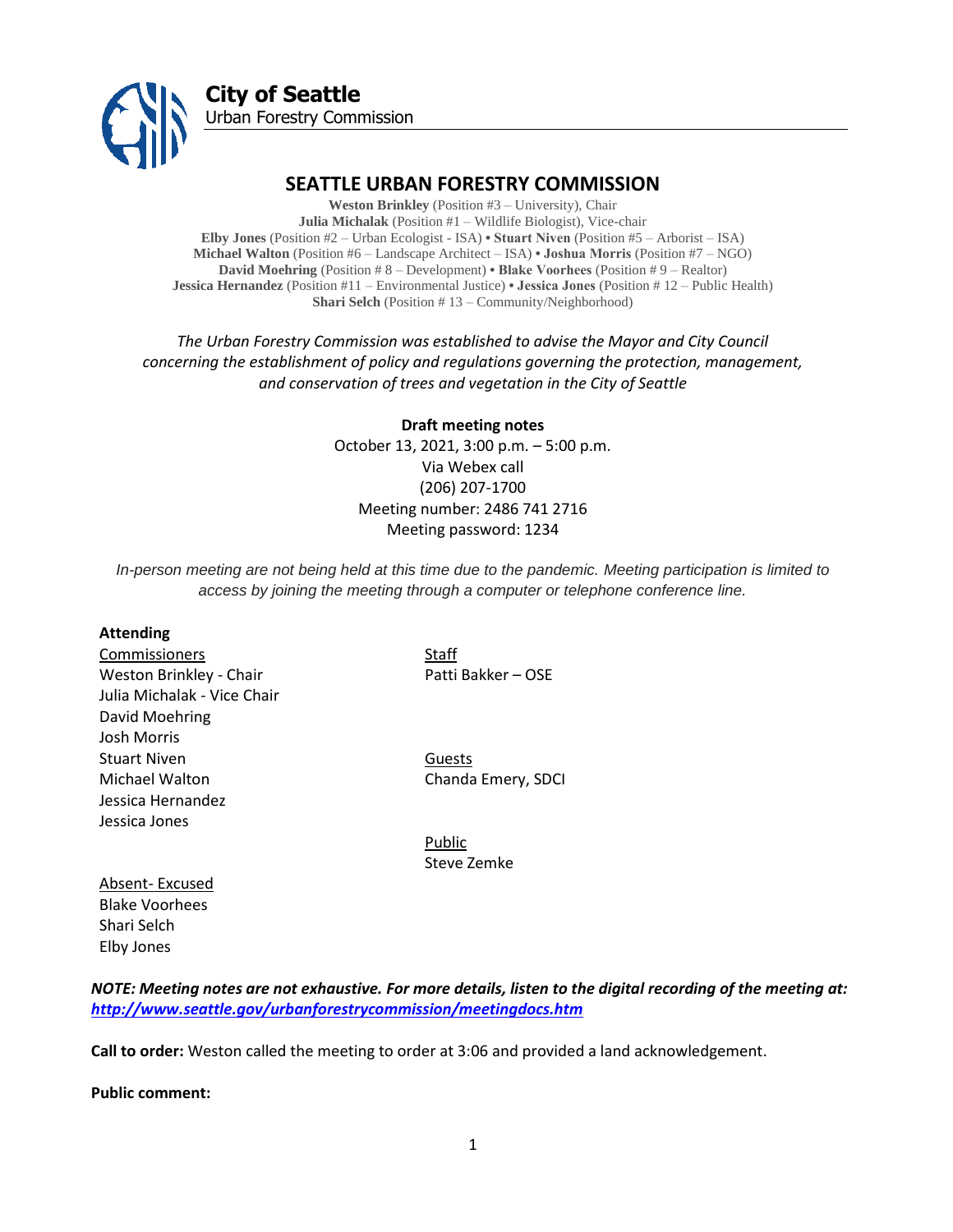Steve Zemke commented regarding the city's 30% canopy cover goal; recommends shifting from goal for overall percentage the city, to goals that address equity and where trees should be increased. Also, regarding the tree ordinance update, is SDCI looking at what Portland is doing for tree inventory (having developers report rather than staff having to do it)? Also, regarding the outreach process – recommends the Commission ask what questions were asked of the focus group participants.

### **Chair, Committees, and Coordinator report:**

Patti reported that the City is starting a process to update the Comprehensive Plan. The Plan goes through a full update every eight years; this next update is due to finish in 2024. OPCD staff has offered a briefing to the Commission as part of the first phase of the update effort, which is community engagement and includes specific outreach to boards and commissions. We will schedule that for November or December.

Patti also reported on updated guidance regarding public meetings. Under the new guidelines, it is now allowable to have an in-person option if that can be provided safely. The option for folks to participate remotely is required to continue indefinitely. So we can pursue a hybrid model if the Commission desires to do so. Given that we still need to determine logistics for providing safe in-person options while managing and accommodating the remote options (shared screen in the conference room, recording meetings, etc.), the group felt that the November meetings should continue as remote-only, and see whether providing the inperson option in December is feasible.

Patti provided updates on recruitment processes for the Get Engaged position and for Positions 4 and 6.

Weston reported on committee work related to community engagement work plan items. The group hopes to have a full proposal to run by the Commission at the next meeting. The group aims to incorporate community engagement considerations more fully into the work of the Commission.

## **2021 Work Plan**

Patti recapped previous discussion on the work plan, and introduced a draft survey that David put together that can be used to gather Commissioner input on priority focus areas and tasks for the Commission. The survey is meant to tie back to and summarize those focus areas, issues and tasks in the table in the current work plan, to make it easier for Commissioners to weigh in on priorities. Patti will share a link to the survey for that feedback to be gathered prior to the next meeting.

### **Canopy Cover Assessment**

Patti provided a recap on the city's canopy cover assessment efforts. The last assessment was performed in 2016 and we are now looking to have the next assessment performed utilizing 2021 data. The city is preparing to enter into the contract with the consultant for this work, so there is a need to develop and finalize the scope of work for it. Patti introduced the 2016 scope of work and invited Commissioners to provide any feedback or input they have on research questions to be included.

Weston mentioned that he and Josh are looking at the Mayor's budget and expect to have information on what is in the budget and preliminary ideas on Commission input on it, to provide the Commission at the first November meeting.

# **Tree Protections Work Update**

Chanda Emery from SDCI provided a briefing on tree protections updates, including the community outreach processes and the efforts to develop proposals. Chanda referenced the work and input done previously on this by the Commission, and noted that that input has been considered by staff as the work proceeds to update the protections. She referenced the Commission committee work, ensuing recommendations, technical conversations and feedback as strategies were being considered. Those things that were weighed in on before are now being developed as proposals.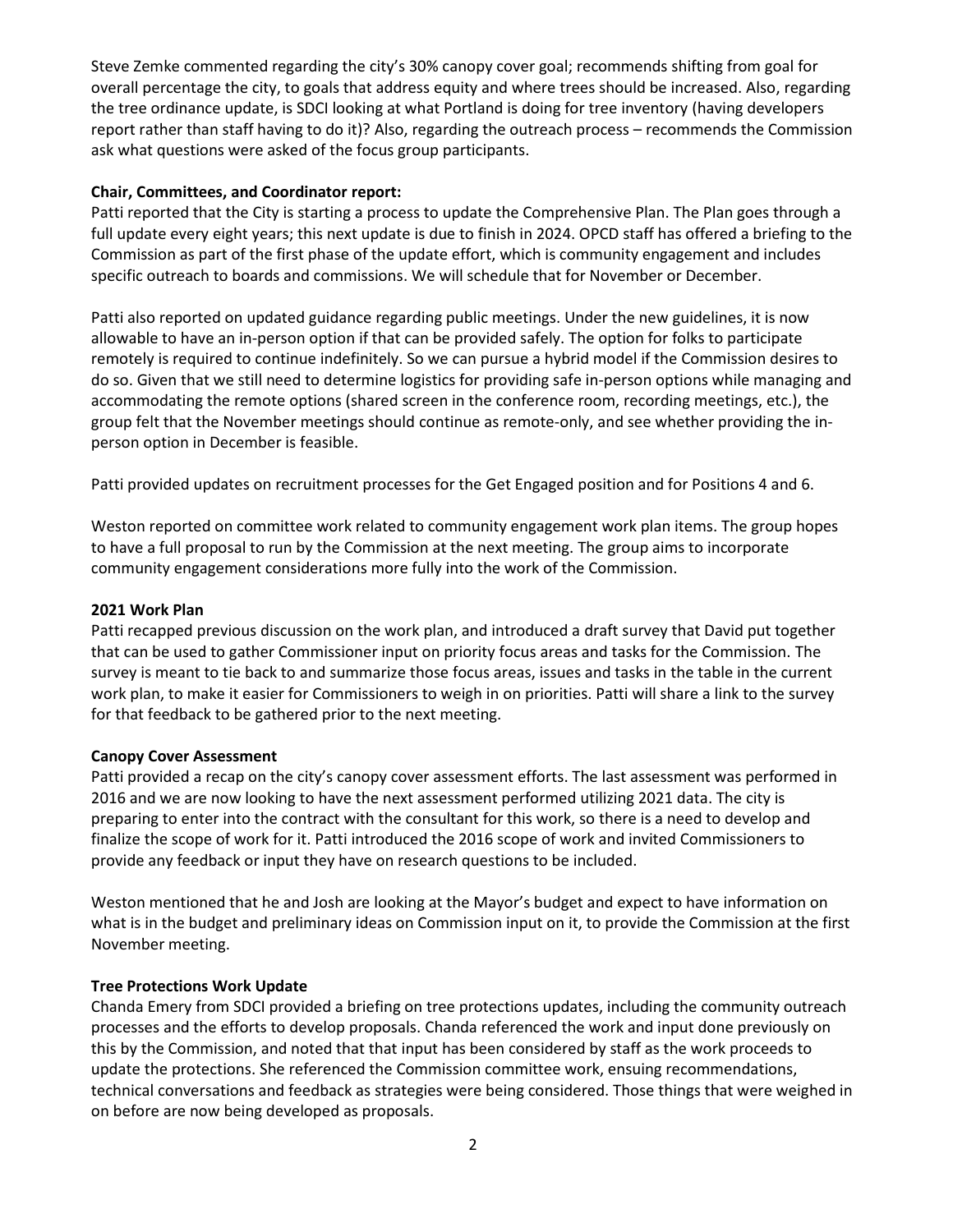The two outreach processes implemented for this effort included listening sessions with focus groups, as well as engagement with BIPOC and other marginalized communities through Department of Neighborhoods Community Liaisons. Those processes are wrapping up and staff is working to synthesize the feedback received and incorporate it into the proposal development. The outreach efforts focused on four topic areas: protecting exceptional trees, significant trees and permitting systems, a voluntary payment-in-lieu process and tree service provider registration options.

SDCI has hired additional staff to work on the effort to track data related to tree actions (from one staff member to five). This has greatly increased the rate at which data is being gathered. Code compliance has also increased, with a proportionately higher amount of funds received to date in 2021 from violations.

Chanda provided a timeline for next steps in this work, including finalizing community engagement and racial equity data analyses, and developing the initial SEPA recommendations and the IT (i.e. – Accela permit system) and business needs that go along with them.

Questions from Commissioners included clarifications on community outreach and the racial equity toolkit, and which proposals are expected to be included in the SEPA analysis. Discussion on the proposals also included the potential voluntary payment-in-lieu program, and when the proposals will be available for review. SDCI is working on a dashboard so that the tree tracking data will be publicly available; they will share with the Commission as soon as they can.

### **Commission Debrief on Presentation**

The debrief discussion centered on a follow-up letter on this topic, which Jessica Hernandez volunteered to draft. In addition to appreciation for the presentation, items to incorporate into the letter include some of items the Commissions likes: the new-hires to work on the data project, work being done on funding implementation and enforcement, working with the other internal groups so that they are ready to do this, thorough community outreach.

*NOTE: Meeting notes are not exhaustive. For more details, listen to the digital recording of the meeting at: <http://www.seattle.gov/urbanforestrycommission/meetingdocs.htm>*

### **Public comment:**

Steve Zemke regarding state legislation to track, check out House Bill 1099 regarding climate resilience to Comprehensive Plan. TreePAC is following and making recommendations on it. Regarding tree protections update and SEPA, he pointed out Ordinance 123052 that authorized the Commission. The Commission should be allowed to review the proposed legislation before it goes out to the public, rather than functioning as a member of the public offering comment during public comment period.

**Adjourn:** The meeting was adjourned at 5:01 PM.

### **Meeting Chat:**

from Stuart Niven to everyone: 3:02 PM Hello Room, I am here as you may see. I have ben unmuted but no one can hear me so need to work out what the problem is at my end. from MIchael W to everyone: 3:05 PM r4BgfrExf34 from Weston to everyone: 3:05 PM r4BgfrExf34